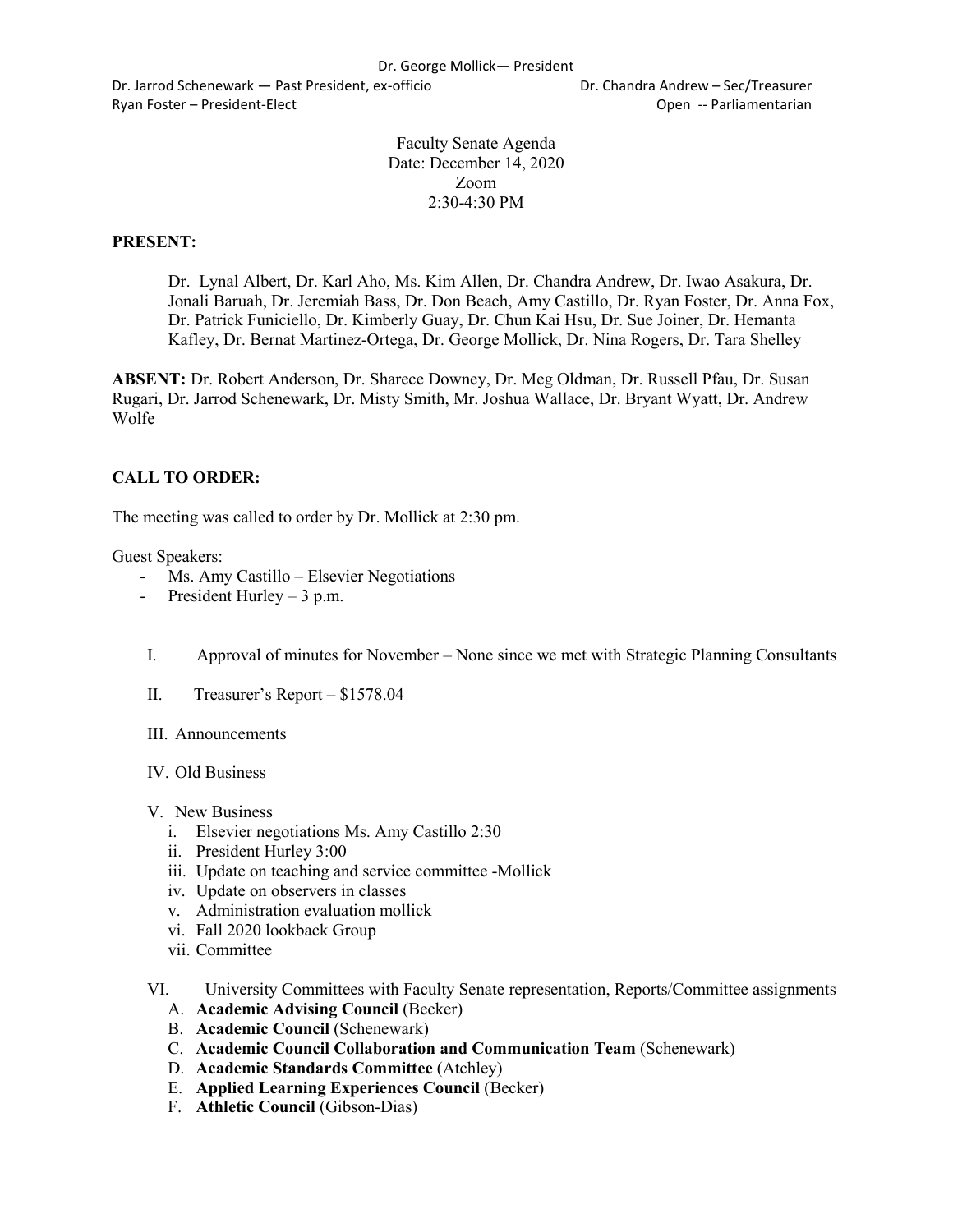Dr. Jarrod Schenewark — Past President, ex-officio Dr. Chandra Andrew – Sec/Treasurer

Ryan Foster – President-Elect Controller Controller Controller Controller Controller Controller Controller Controller Controller Controller Controller Controller Controller Controller Controller Controller Controller Contr

- -
- G. **Clery & Drug Free Schools Act Compliance Council** (Downey)
- H. **Campus Ethics, Compliance, and Enterprise Risk Management**  (Becker)
- I. **Commencement and Convocation Committee** (Schenewark and Beach)
- J. **Developmental Education Advisory Council** (vacant)
- K. **Digital Media Advisory Committee –** (Mollick)
- L. **Distance Learning Advisory Council** (Gibson-Dias is rep for her college)
- M. **Educator Preparation Council –** (Branscombe)
- N. **Emergency Management Council** (Emmert)
- O. **Employee Benefits Committee**  (Rugari)
- P. **Environmental Advisory Committee**  (Albert)
- Q. **Faculty Development Committee** (Guay)
- R. **Faculty Handbook Committee** (Schenewark)
- S. **General Education and Academic Assessment Committee** (Andrew)
- T. **Graduate Council**  (Kafley)
- U. **Interdisciplinary Degree Programs Committee**  (Mollick)
- V. **International Education Advisory Council** –(Asakura)
- W. **Library Committee** (Smith)
- X. **Speaker Symposium Committee – (**Schenewark)
- Y. **Space Advisory Committee –** (Lancaster)
- Z. **Strategic Enrollment Management Executive Council** (Schenewark)
- AA. **Student Research & Creative Activity Advisory Committee –** (Lancaster)
- BB.**Title IX Compliance Committee –** (Rugari)
- CC.**Trademark and Licensing Committee**  (Aho)
- DD. **University Calendar Committee** (Aho)
- EE. **University Curriculum Committee** (Mulhern)
- FF. **University Discipline Appeals Committee**  (Becker)
- GG. **University Pass the Hat Committee –** (Gibbs)
- HH. **University Planning Council** (Schenewark)
- II. **University Research & Scholarship Events Committee** (Kafley)
- JJ. **University Project Management Committee** (Emmert)
- KK. **University Budget Council** (Schenewark)
- LL. **University Scholarship Committee –** (Bass)
- MM. **University Survey Review Committee –** (Ashton)
- NN. **University Effectiveness and Evaluation Committee –** (vacant)
- OO. **University Equity Committee –** (Albert)

PP. **Revive Wellness Advisory Committee –** (Gibson-Dias)

VII. Other

VIII. Adjourn

Notes from meeting:

Pres. Hurley at 3 p.m.

### **Amy Castillo – Library and Resources Challenges**

- Regarding a new coalition that library is a member of
- Working to get a more equitable agreement
- Ongoing negotiation
- TLCUA made up of numerous organizations (Texas Library Coalition for United Action)
- Largest collaboration in Texas Higher Education
- Represents over half a million students in Texas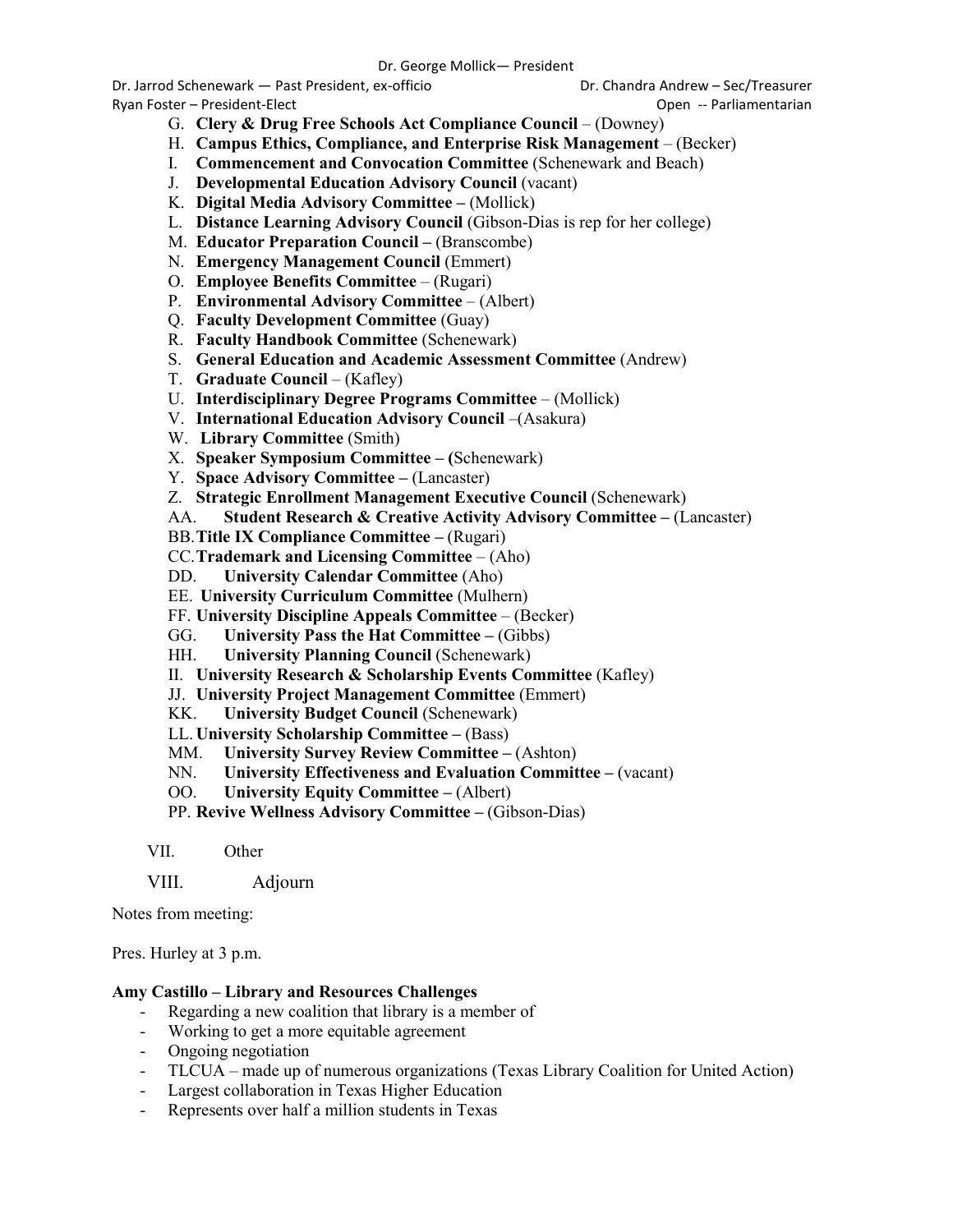#### Dr. George Mollick— President

Dr. Jarrod Schenewark — Past President, ex-officio Dr. Chandra Andrew – Sec/Treasurer

- Goals
	- o Focused on Elsevier contract
	- o Looking for a more equitable collaboration and balanced approach with faculty ownership of scholarly work
- More information about California libraries: [https://osc.universityofcalifornia.edu/uc-publisher](https://osc.universityofcalifornia.edu/uc-publisher-relationships/uc-and-elsevier/)[relationships/uc-and-elsevier/](https://osc.universityofcalifornia.edu/uc-publisher-relationships/uc-and-elsevier/)
- Have an alternative plan if needed
- Can provide more information if needed

## Elsevier

- Largest and high profit margin
- Subscription-based publishing
- Agreement by end of year
	- o Delay will create a loss of access
	- $\circ$  Library has a plan to continue document delivery and access, but convenience may suffer  $\circ$  Trving to improve our financial situation with agreement
	- Trying to improve our financial situation with agreement
- Agreement will have multiple benefits
- How we can help?
	- $\circ$  Library welcome feedback and suggestions: [acastillo@tarleton.edu](mailto:acastillo@tarleton.edu)
	- o If you hear from Elsevier, please contact Amy Castillo
	- o Email her for 2-page summary on negotiations if desired.
	- What it means: our existing contract will expire at end of year
		- o Negotiations may not be finalized
		- o Trying to make sure it is mindful of faculty but also fits into the budget
		- o Could potentially impact access if no grace period provided.
		- o Could result in less immediate access
		- o Do have backup access of archived information
- We don't know what is going to happen; trying to be prepared.

### What can we do?

- Two other institutions have passed resolutions A&M and A&M-Kingsville; Corpus Christi has a resolution and debate at the moment
	- o If a vote of support would be useful, would be proposed in our February meeting
- Plan to be part of the coalition for another 4-5 years
- Other subscription services would like the contract
- Because of Texas' size, should have a bit more pull
- Do have a read and publish deal with Cambridge coming in January
	- o Would love to have the same thing with Elsevier

### Mollick

Amy and Josh – working on endorsement letter to bring to Senate for consideration.

## Teaching and Service Committee

- Small group defining the process we go through
- Three goals:
	- $\circ$  Data collection on load and service activities to the department level.<br> $\circ$  Providing a detailed project plan for the college to follow including c
	- Providing a detailed project plan for the college to follow including communication collaboration and mediation items (this is also where we will need to have evaluation practices here and they should conform to AAUP guidelines on evaluation)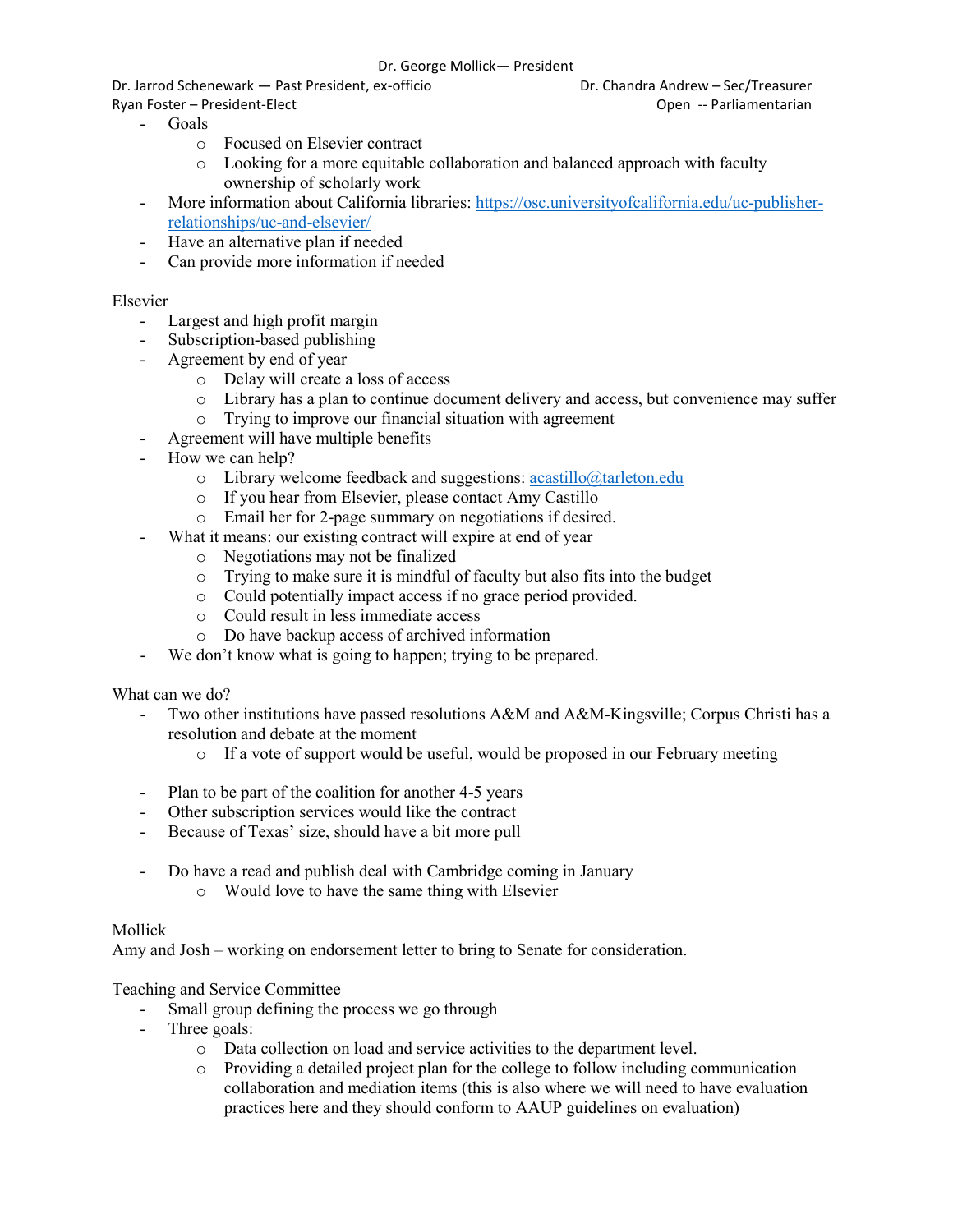Dr. Jarrod Schenewark — Past President, ex-officio Dr. Chandra Andrew – Sec/Treasurer Ryan Foster – President-Elect Controller Controller Controller Controller Controller Controller Controller Controller Controller Controller Controller Controller Controller Controller Controller Controller Controller Contr

- o Review university policy to recommend changes to implement the recommendations above
- What does the above look like for each college?
- Reviewing Tarleton policy as well. Are changes needed?
- Making progress. Should have something by March.

# **President Hurley – Arrived at 3 p.m.**

- Thanked faculty for leadership, patience, and perseverance this semester
- Faculty and Staff found a way and stepped up
- Don't know that spring will look a lot different
- Anticipate HyFlex at least another semester
- Retention from fall to spring is trending to be the highest it's ever been
- Transfers are up from this time last year
	- o Had to do a lot of different recruiting activities
	- o Had to spend more media money, increase social media
	- o Numbers for enrollment ticking in right direction
	- Has not abandoned his approach for merit increase of  $4\%$  ( $4<sup>th</sup>$  week of January)
		- o Has held that in escrow since fall
- Spring is trending stronger
	- o Chancellor and BOR should approve merit increase
	- o Should be retroactive to fall (Sept.)
- We've asked you to do more than ever; should reward for that effort
- Anticipating Tarleton is approved for merit
- Actively recruiting over Christmas Break
- Anticipating contentious legislative session
- New speaker, seems to be more positive toward higher ed
- Census data and redistricting
- Think it will be more productive to higher ed
- Funding in higher ed due to COVID
- Laurie and Hurley have increased reserves to 3.35-3.4%
	- o Much better position
	- $\circ$  Built up enough cash to not be impacted greatly unless Gov. Abbott asks for 10-12% returned.
	- o Have already sent money back to state. Unless asked for more back, Tarleton is in better shape. Should not have layoffs again
- He's got a better handle on budget
- Have some catching up on salaries for faculty
	- o Want to get us in position to play catch up for last 4-5 years and get ahead of the curve
	- o Want to be on par with our peers
- \$1.5 million cash gift today for scholarships–will be announced 12/16
	- o Need more endowed professorships, etc. at Tarleton

Recommendation from floor about a salary comparison study and resolving persisting issue.

- Hurley: I will always advocate for faculty and staff
- At the core of who we are, it's about teaching and learning
- Research is important…but teaching and learning is our core
- Thankful for all of  $us -$  faculty and staff
- We have wage disparity (compression) and have for a while. It bothers him. As the second largest in the System, wages are a concern to him.
- I promise 2021 will be a better year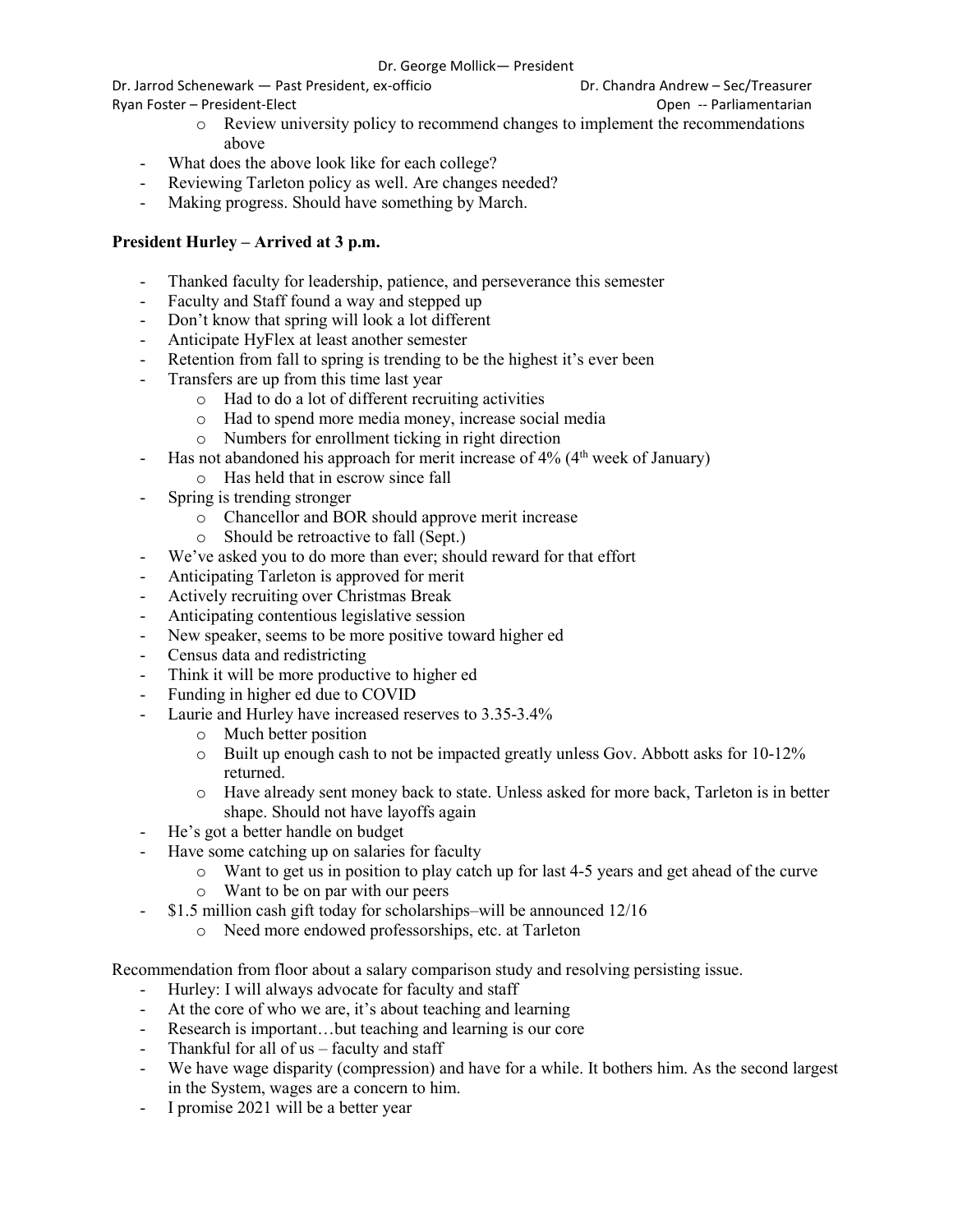#### Dr. George Mollick— President

Dr. Jarrod Schenewark — Past President, ex-officio Dr. Chandra Andrew – Sec/Treasurer Ryan Foster – President-Elect Controller Controller Controller Controller Controller Controller Controller Controller Controller Controller Controller Controller Controller Controller Controller Controller Controller Contr

Finished at 3:24

Update on Observers in class

- Seems to have been put to bed
- IT found a solution to export basic grades out back end
- Looking for a product that will give nicer reports to Athletics

Administrative Evaluations

- Hoping to have happen early in spring semester (Jan/Feb)
- May see sample questions in emails over break
- Field test before launch
- Actually 2 administrative reviews:
	- o One is OPIER's
	- o Second is ours that we can see the results on
		- Then have meetings with Pres, Provost, Deans
		- This time will include Associate Deans
			- Dean and Associate Deans will meet with as groups
		- We can see results on ours
		- Recommendation to incorporate qualitative questions and post processing
			- Would need to be done relatively fast

Brought up to an Executive Council of a second communication mechanism

- Letters of complaint and commendations
- Coming up in February meeting

Committee List on Notes:

- Mollick will be running by Amanda to see which committees exist
- Whittle number down
- Identify representatives and where are we needed
	- o Beach: List was created (historically) to have faculty representatives to help guide university
		- Don't want us to lose touch that we are helping guide university, but we need to look at what is in existence and where our pulse needs to be
	- Mollick: will pare down committees
		- o Revisit in the spring
		- o May not be a standing agenda item

Proctorium: through semester or March?

- No one wants to pay for it (\$150,000)
- Was paid for by COVID funds
- Looking at another lockdown browser that is cheaper
	- o Doubtful that we will go without a monitoring system while in COVID

Advising Question – Tenured and Tenure-Track: No longer advising?

- Per Barkley, come spring, faculty will not advise undergraduate students
- Advising Center is off about 15-16 advisors to deal with student load
- Non-trad degrees (roughly  $1/6<sup>th</sup>$  of university) not being counted roughly 5-6 more people
- Faculty are now "mentors"
- May have Dr. Laurie Sharp come talk to senate in February